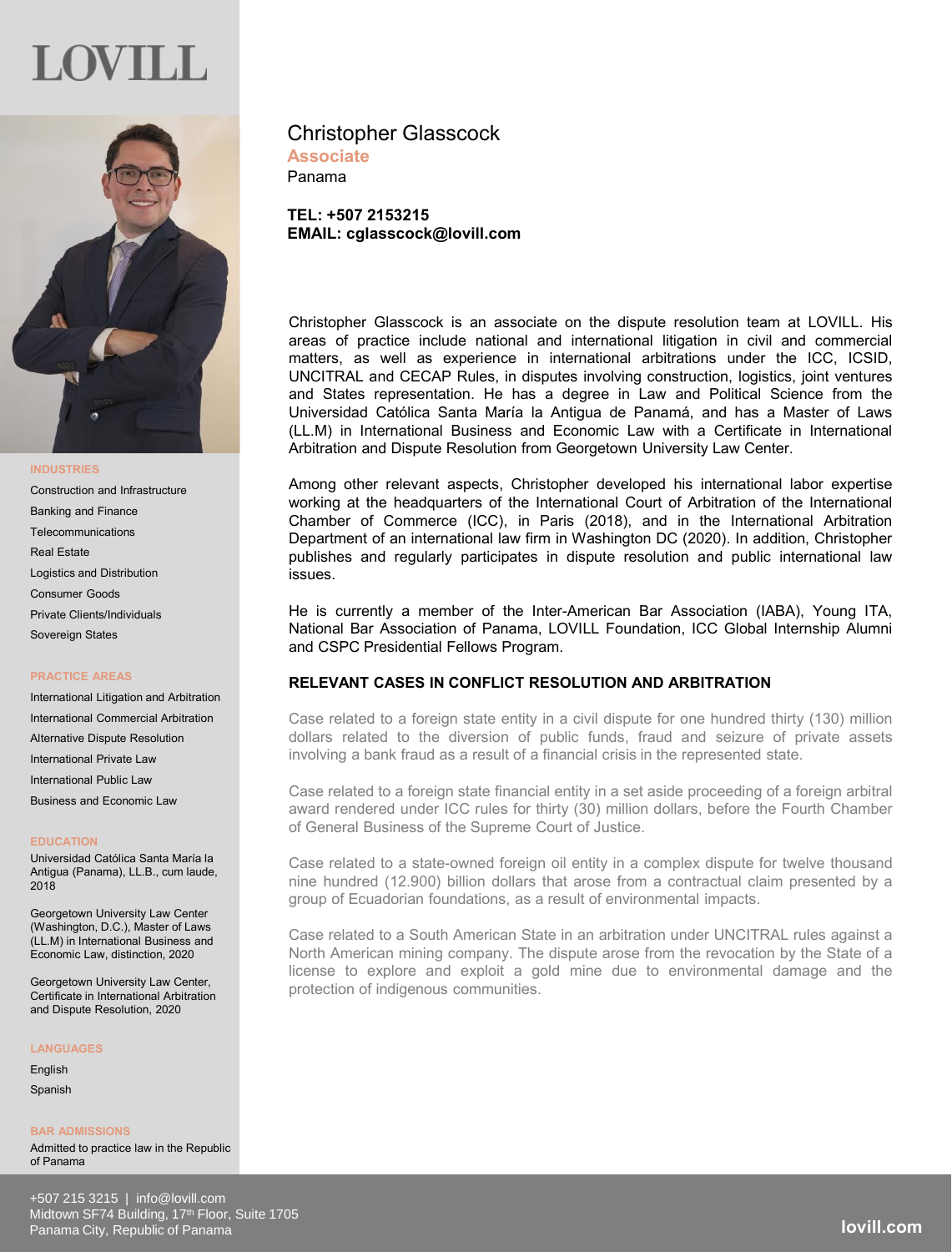## LOVILL



**INDUSTRIES**

Construction and Infrastructure Banking and Finance **Telecommunications** Real Estate Logistics and Distribution Consumer Goods Private Clients/Individuals Sovereign States

## **PRACTICE AREAS**

International Litigation and Arbitration International Commercial Arbitration Alternative Dispute Resolution International Private Law International Public Law Business and Economic Law

#### **EDUCATION**

Universidad Católica Santa María la Antigua (Panama), LL.B., cum laude, 2018

Georgetown University Law Center (Washington, D.C.), Master of Laws (LL.M) in International Business and Economic Law, distinction, 2020

Georgetown University Law Center, Certificate in International Arbitration and Dispute Resolution, 2020

### **LANGUAGES**

English **Spanish** 

#### **BAR ADMISSIONS**

Admitted to practice law in the Republic of Panama

Case related to a South American State in an ICSID Annulment Proceeding against Swiss investors for an award that awards nineteen (19) million dollars. The dispute arose as a result of the validity of an annex to a coal concession contract and the alleged imposition of excessive royalties.

Case related to two foreign companies in the hospitality industry in an international commercial arbitration for four (4) million dollars under the CeCAP Rules, which involves the construction and development of an international hotel project in Panama City.

Advised a multinational company in the construction sector in an international commercial arbitration for ten (10) million dollars under the ICC Rules.

Advised a foreign company in the distribution sector in an international commercial arbitration for thirteen (13) million dollars under the ICC Rules.

## **ARTICLES AND PUBLICATIONS**

"Panama: Law and Practice", Enforcement of Judgements Guide, Chambers & Partners, August 2020.

"Panama: Trends and Development", Enforcement of Judgements Guide, Chambers & Partners, August 2020.

"Tendencias de España y Francia en la Aplicación de la Fuerza Mayor y Cláusula Rebus Sic Stantibus a raíz del COVID-19" ("Tendencies from Spain and France in the Application of Force Majeure and Rebus Sic Stantibus due to COVID-19"), LinkedIn article, July 2020.

"Fuerza Mayor y Caso Fortuito: Su Aplicación en Contratos Comerciales bajo la Ley Panameña y Principios UNIDROIT en tiempos de COVID-19" ("Force Majeure and Acts of God: Their Application in Commercial Contracts under Panamanian Law and UNIDROIT Principles in times of COVID-19", Very Young Arbitration Blog (VYAB), May 2020.

"Análisis del Arbitraje Tributario en Panamá y su Aplicación" ("Analysis of Tax Arbitration in Panama and its Application"), LinkedIn article, June 2019.

"Apostar al Arbitraje como un método alterno de solución de conflictos en Panamá" ("Betting on Arbitration as an alternative dispute resolution mechanism in Panama"), LOVILL Blog, June 2019.

"U.S.-Panama Relations and its Importance for the Security of the Panama Canal", Center for the Study of the Presidency & Congress, May 2018.

## **HONORS AND MEMBERSHIPS**

## **HONORS**

Excellence for the Future Award for excellence in studies of International Litigation and Arbitration, CALI & Georgetown Law, June 2020.

Fellowship in the Presidential Fellows Program of the Center for the Study of the Presidency and Congress (Washington, D.C.), 2017-2018.

Valuable Contribution to University Life Award, Universidad Católica Santa María la Antigua, 2014-2015.